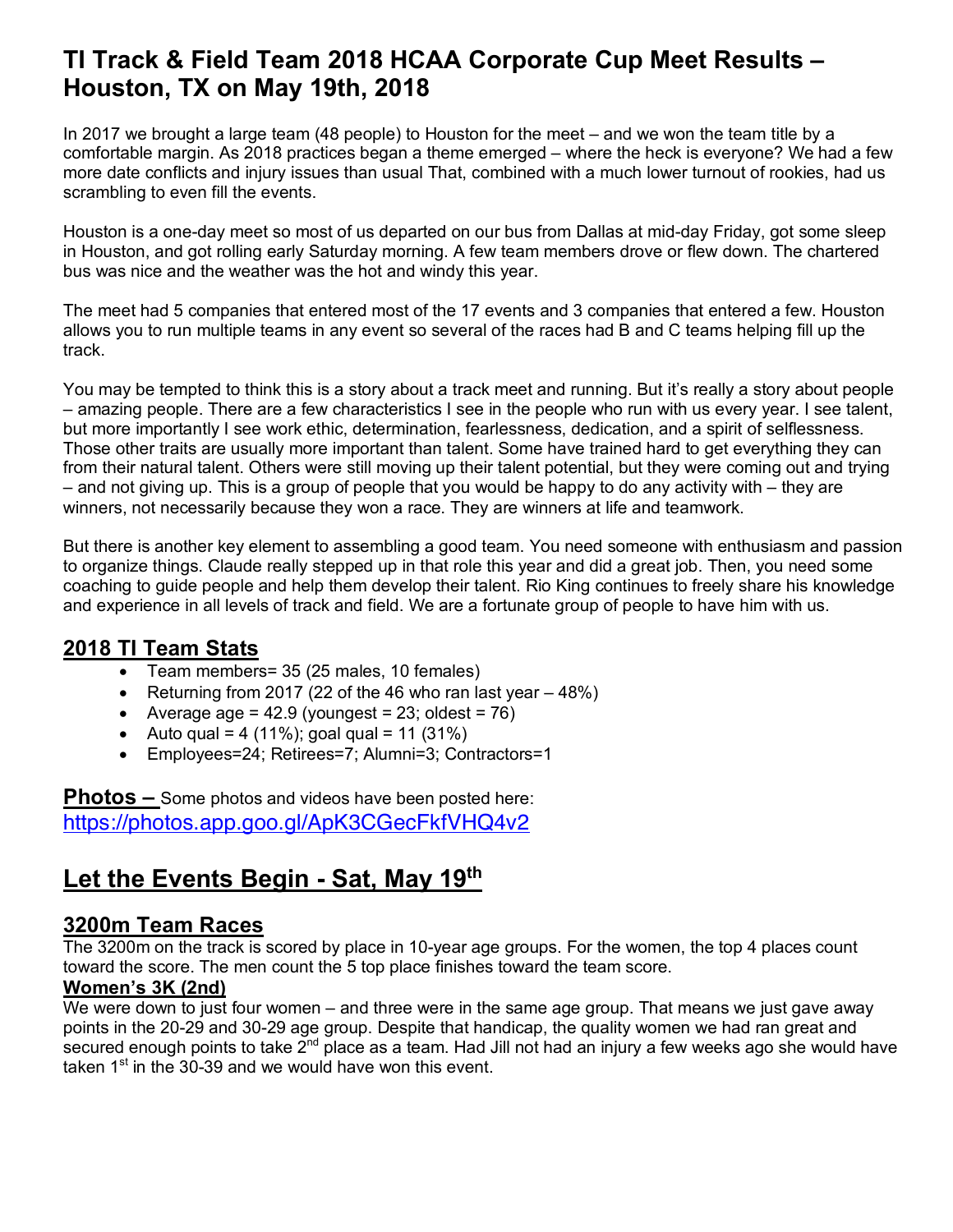| # | <b>2018 Event</b>        | Team | <b>Time</b> | Dist  | <b>Sex</b> | 18 Result | 18<br>PI | AGI<br><b>WMA</b> | 18<br>Age | 18 Name           |
|---|--------------------------|------|-------------|-------|------------|-----------|----------|-------------------|-----------|-------------------|
|   | 3200m Women              | А    | 9:00        | 3200m | F          |           |          | $20 - 29$         | #N/A      |                   |
|   | 3200m Women              | Α    | 9:00        | 3200m | F          |           |          | 30-39             | #N/A      |                   |
|   | 3200m Women              | А    | 9:00        | 3200m | F          | 12:30     |          | 40-49             | 41        | Angeles, Becky    |
|   | 3200m Women              | А    | 9:00        | 3200m | F          | 15:42     | 2        | $50+$             | 51 I      | Brothers, Gosia   |
|   | 3200m Women              | А    | 9:00        | 3200m | F          | 16:13     | 4        | $50+$             | 55        | Nagel, Heidi      |
|   | 3200m Women              | А    | 9:00        | 3200m | F          | 16:00     | 3        | $50+$             |           | 56 Howard, Vonnie |
|   | <b>Total-3200m Women</b> | A    |             |       |            |           | 10       | pl>               |           |                   |

#### **Men's 3K (1st)**

The men we also had a team heavily weighted in the upper age groups. We had no 20-29 runners and just one 30-39 runner. Jim Drumm pulled a calf just a couple of weeks ago so we were down to 6 men. Fortunately, they were all good. We took the 40, 50, and 60-year-old AG wins and added a  $2^{nd}$  and  $3^{rd}$  to win by one point. I was really happy for Tobi. He came out last year and trains with us – always bringing a smile and good attitude. He just ran a marathon a few weeks ago and thought my time estimate for him in the 3200m was too fast – then he proceeded to beat it by almost a minute and become a gold medalist. Brian and Chuck were both back this year, and showed why we miss them when they are away. Dan was considering not coming, but I told him he would make a difference – and he did.

| # | <b>2018 Event</b> | <b>Team</b> | <b>Time</b> | Dist  | Sex | 18 Result | 18<br>PI       | AGI<br><b>WMA</b> | 18<br>Age | 18 Name         |
|---|-------------------|-------------|-------------|-------|-----|-----------|----------------|-------------------|-----------|-----------------|
|   | 3200m Men         | А           | 8:15        | 3200m | M   |           |                | $20 - 29$         | #N/A      |                 |
|   | 3200m Men         | Α           | 8:15        | 3200m | M   | 13:41     | 3              | $30 - 39$         | 30 I      | Oluwafemi, Tobi |
|   | 3200m Men         | Α           | 8:35        | 3200m | M   | 11:36     | 1              | 40-49             | 49        | Schmidt, Brian  |
|   | 3200m Men         | Α           | 8:35        | 3200m | M   | 10:54     |                | 50-59             | 58        | Dietz, Jim      |
|   | 3200m Men         | А           | 8:35        | 3200m | M   | 13:05     | $\overline{2}$ | 50-59             | 57        | Cowles, Dan     |
|   | 3200m Men         | Α           | 8:35        | 3200m | M   | 13:14     |                | $60+$             | 651       | Hull, Chuck     |
|   | 3200m Men         | А           | 8:35        | 3200m | M   | 14:30     | 3              | $60+$             |           | 65 Roman, Mark  |
|   | Total-3200m Men   | A           |             |       |     |           | 8              | $p$  >            |           |                 |

#### **Men's Mile (did not enter)**

We didn't' have any stronger milers under the age of 49, so we didn't enter this event. The top times were 5:02, 5:03, 5:14, and 5:24. Had Will Luppino been available this year I could have paired him with Dietz and they would have won.

#### **Submaster Distance Relay (1st)**

This is a race for people over 30. Two of our team members were over 50. Alvin got us off to a great start and Sara, making her return to the team after 4 years away, shattered my predicted time and ran our fastest female 400m of the day. David Cannon is an amazing athlete and kindly moved up to a 1200m leg against some youngsters. They built a big lead for the leg of the day. Jim Dietz returned to the team after a 15 year absence and it was worth the wait. At age 58 Dietz powered to a 5:07 mile and held off a young miler from Exxon by just 5 seconds to win the event.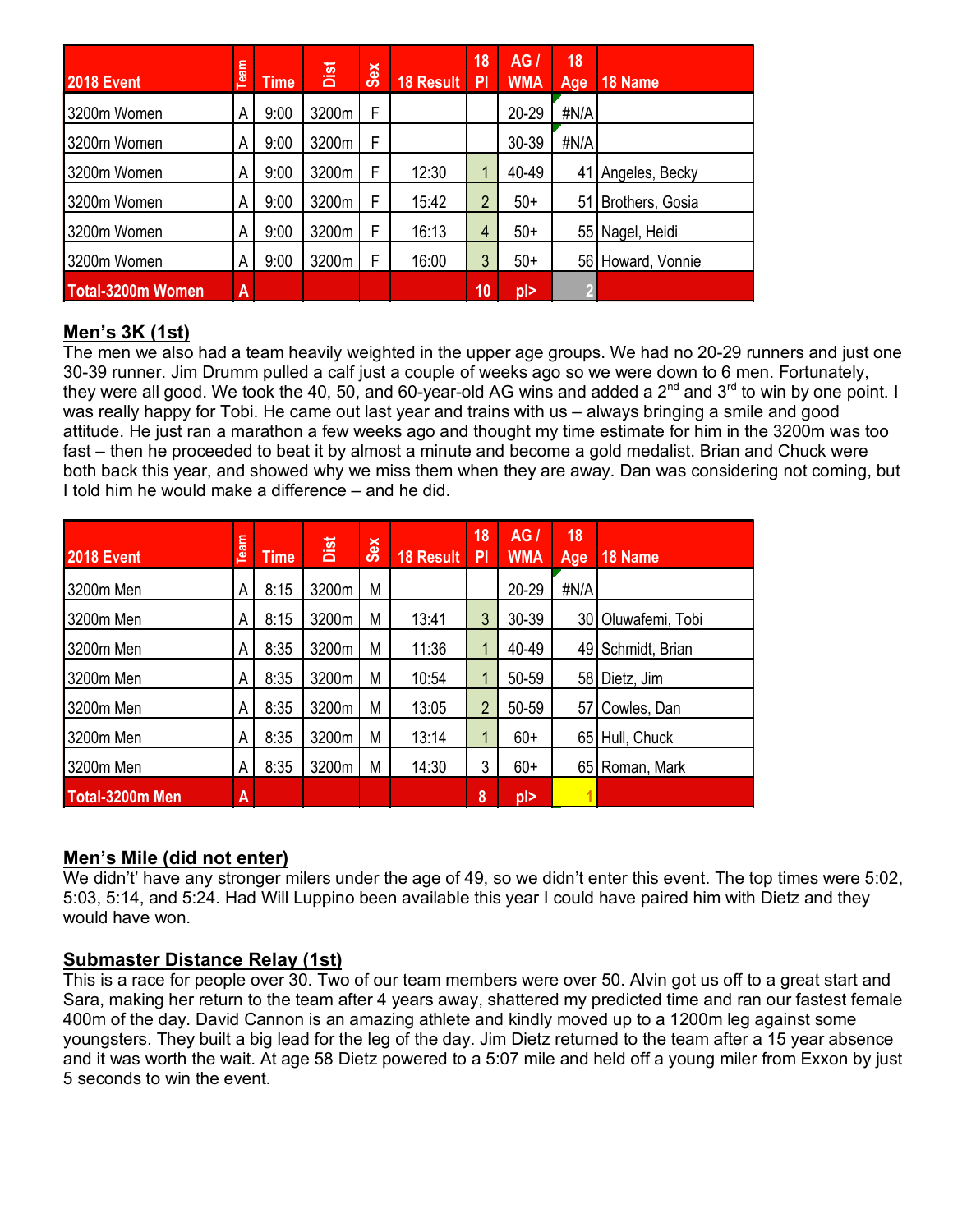| # | <b>2018 Event</b>           | Team                    | <b>Time</b> | Dist | <b>Sex</b> | 18 Result   18 PI | <b>AG</b><br><b>WMA</b> | 18<br>Age | 18 Name            |
|---|-----------------------------|-------------------------|-------------|------|------------|-------------------|-------------------------|-----------|--------------------|
|   | SubMaster Dist Relay        | А                       | 10:15       | 800  | M          | 02:22.0           | 35/30                   |           | 35 Hathaway, Alvin |
|   | SubMaster Dist Relay        | А                       | 10:15       | 400  | F          | 01:09.9           | $30+$                   |           | 37 Harmsen, Sara   |
|   | SubMaster Dist Relay        | Α                       | 10:15       | 1200 | M          | 03:46.0           | 35/30                   |           | 54 Cannon, David   |
|   | <b>SubMaster Dist Relay</b> | А                       | 10:15       | 1600 | M          | 05:07.0           | 30/35                   |           | 58 Dietz, Jim      |
|   | <b>Total-SubMaster Dist</b> | $\overline{\mathbf{A}}$ |             |      |            | 12:24.9           | $\vert$ ol              |           | zNeed 12:40-13:00  |

#### **Women's 800 Team Race (did not enter)**

We didn't have any young female 800m runners, so we had to sit this one out and watch other teams collect valuable points. The top times were 2:25, 2:29, 2:34, 2:40, 2:45, and 2:52.

# **3-Lap Sprint (4th)**

A few weeks ago I was ready to drop this race. We had no young male 400m runners and few sprinters. Then two of our rookies (David and Daniel) started recruiting and found Adam and Andy. This occurred when I asked David and Daniel to get a 400m time – they decided outsourcing it was the best strategy. Adam and Andy came to practice just a couple of weeks before the meet and bravely jumped in to 400m time trials with zero training.

| # | <b>2018 Event</b>         | <b>Team</b> | <b>Time</b> | Dist | <b>Sex</b> | 18 Result   18 PI | <b>AG</b><br><b>WMA</b> | 18<br>Age | 18 Name               |
|---|---------------------------|-------------|-------------|------|------------|-------------------|-------------------------|-----------|-----------------------|
|   | 3 Lap Sprint              | A           | 10:45       | 200  | F          | 00:29.0           | $20+$                   |           | 25 Adamolekun, Modupe |
|   | 3 Lap Sprint              | Α           | 10:45       | 200  | M          | 00:25.6           | $20+$                   |           | 25 Carlson, Daniel    |
|   | 3 Lap Sprint              | A           | 10:45       | 400  | M          | 01:01.3           | $20+$                   |           | 23 Snawerdt, Andy     |
|   | 3 Lap Sprint              | Α           | 10:45       | 400  | M          | 00:58.3           | $20+$                   |           | 23 Daluga, Adam       |
|   | <b>Total-3 Lap Sprint</b> | A           |             |      |            | 02:54.2           | $p \ge$                 |           | 4 zNeed:2:43          |

# **Executive Relay (2nd)**

This final is for managers of managers or senior members of the technical staff. Our team is all very "experienced" compared to most of the competition since the minimum age in this event is just 30. We struggled to even get 4 people. Steve Smith had been battling a calf issue all spring and it seemed to flare the most when he tried to do speed work. I gambled and hung him out there on the mile anchor knowing his team would build a decent lead for him. They did give him a big lead and Steve bravely ran an amazing 6:08 in the heat but the young guy from Exxon caught Steve in the final 100m and nipped us by a second. I had tried to find an exec who could run a 6 min mile and we had a couple, but they had date conflicts and couldn't attend.

| # | <b>2018 Event</b>            | Team           | <b>Time</b> | Dist | Sex | 18 Result 18 PI WMA | AG.     | 18<br>Age | 18 Name             |
|---|------------------------------|----------------|-------------|------|-----|---------------------|---------|-----------|---------------------|
|   | <b>Executive Relay</b>       |                | 1:00        | 800  | M   | 02:30.0             | $30+E$  |           | 35 Hathaway, Alvin  |
|   | <b>Executive Relay</b>       | Α              | 11:00       | 400  | M   | 01:06.0             | $30+E$  |           | 53 Cirba, Claude    |
|   | <b>Executive Relay</b>       | А              | 11:00       | 800  | M   | 02:20.2             | $30+E$  |           | 40 Lewis, Damian    |
|   | <b>Executive Relay</b>       | Α              | 11:00       | 1600 | M   | 06:09.3             | $25+E$  |           | 60 Smith, Steve     |
|   | <b>Total-Executive Relay</b> | $\overline{A}$ |             |      |     | 12:05.5             | $p \ge$ |           | 2 zNeed 11:15-11:45 |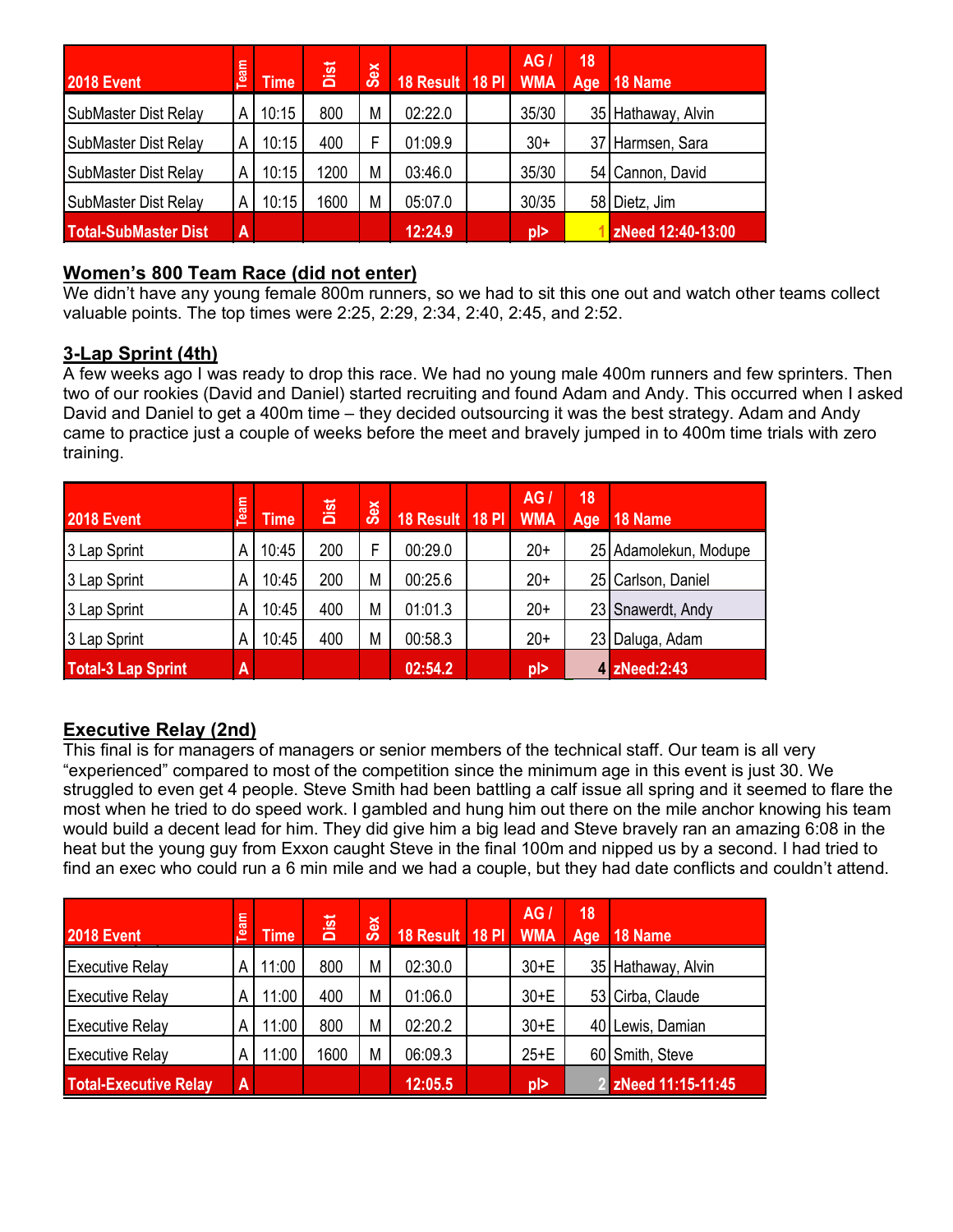# **Distance Relay (2nd)**

We had a pretty solid team, except we were still missing a young mile anchor runner. Jim Dietz may disappear for another 15 years off after the abuse I put him through, but there he was in his  $3<sup>rd</sup>$  race of the day running his 4<sup>th</sup> mile in the heat. I also had to move Anthony into the 800m after Larry wiped out his knee playing soccer a few weeks before the meet. Larry was having his best year ever. Dietz chased a young miler from an unexpectedly strong BP team but couldn't quite catch him despite running a strong time. We were just 2 seconds behind in a 21+ minute race.

| # | <b>2018 Event</b>           | Team                    | <b>Time</b> | Dist | <b>Sex</b> | 18 Result 18 PI | AG <sub>1</sub><br><b>WMA</b> | 18<br>Age | 18 Name               |
|---|-----------------------------|-------------------------|-------------|------|------------|-----------------|-------------------------------|-----------|-----------------------|
|   | Distance Relay              | Α                       | 11:15       | 1600 | F          | 05:56.0         | $20+$                         |           | 41 Angeles, Becky     |
|   | Distance Relay              | Α                       | 11:15       | 1600 | M          | 05:23.0         | $40+$                         |           | 49 Schmidt, Brian     |
|   | Distance Relay              | А                       | 11:15       | 800  | M          | 02:28.0         | $20+$                         |           | 30 Fagnani, Anthony   |
|   | Distance Relay              | A                       | 11:15       | 800  | M          | 02:23.0         | $20+$                         |           | 28 Potter, Timothy    |
|   | Distance Relay              | Α                       | 11:15       | 1600 | M          | 05:14.6         | $20+$                         |           | 58 Dietz, Jim         |
|   | <b>Total-Distance Relay</b> | $\overline{\mathsf{A}}$ |             |      |            | 21:24.6         | $p$  >                        |           | 2 zNeed 21:00 - 21:30 |

#### **Women's Relay (3rd)**

Without a young 800m female I tapped Becky to lead this off again. The team ran well and managed a 3<sup>rd</sup> place finish. Modupe was a real workhorse for our team running an excellent 200, 400, and 100 at the meet.

| $\pm$ | <b>2018 Event</b>          | <b>Team</b>    | Time <sup>1</sup> | Dist | <b>Sex</b> | 18 Result   18 PI | AG /<br><b>WMA</b>       | 18<br>Age | 18 Name               |
|-------|----------------------------|----------------|-------------------|------|------------|-------------------|--------------------------|-----------|-----------------------|
|       | Women's Relay              |                | 11:45             | 800  | E          | 02:47.4           | $20+30+$                 |           | 41 Angeles, Becky     |
|       | Women's Relay              | А              | 11:45             | 400  | Е          | 01:20.6           | $30+20+$                 |           | 36 McCaskill, Janet   |
|       | Women's Relay              | Α              | 11:45             | 400  |            | 01:11.2           | $20+30+$                 |           | 25 Adamolekun, Modupe |
|       | <b>Total-Women's Relay</b> | $\overline{A}$ |                   |      |            | 05:19.2           | $\vert \mathsf{D} \vert$ |           | 3 zNeed 4:30-5:00     |

#### **Submaster's Sprint (3rd)**

We had a pretty solid team, but the competition was strong for this one. Angela continues to be one of the hardest working people on the team and her times all came down this year. Her form looks great and she finishes the legs strong.

| # | <b>2018 Event</b>           | Team | <b>Time</b> | Dist | <b>Sex</b> | 18 Result 18 PI | <b>AG</b><br><b>WMA</b> | 18<br>Age | 18 Name             |
|---|-----------------------------|------|-------------|------|------------|-----------------|-------------------------|-----------|---------------------|
|   | <b>Submasters Sprint</b>    |      | 11:55       | 200  | F          | 00:33.0         | $30+$                   |           | 30 Marsalia, Angela |
|   | <b>Submasters Sprint</b>    | Α    | 11:55       | 200  | M          | 00:27.9         | $35+/30+$               |           | 35 Clark, Eddie     |
|   | <b>Submasters Sprint</b>    | Α    | 11:55       | 400  | M          | 01:04.0         | $35+/30+$               |           | 30 Fagnani, Anthony |
|   | Submasters Sprint           | Α    | 11:55       | 800  | M          | 02:25.0         | $30+ / 35+$             |           | 40 Lewis, Damian    |
|   | <b>Total-Submast Sprint</b> | A    |             |      |            | 04:29.9         | $p$  >                  |           | 3 zNeed 4:05-4:15   |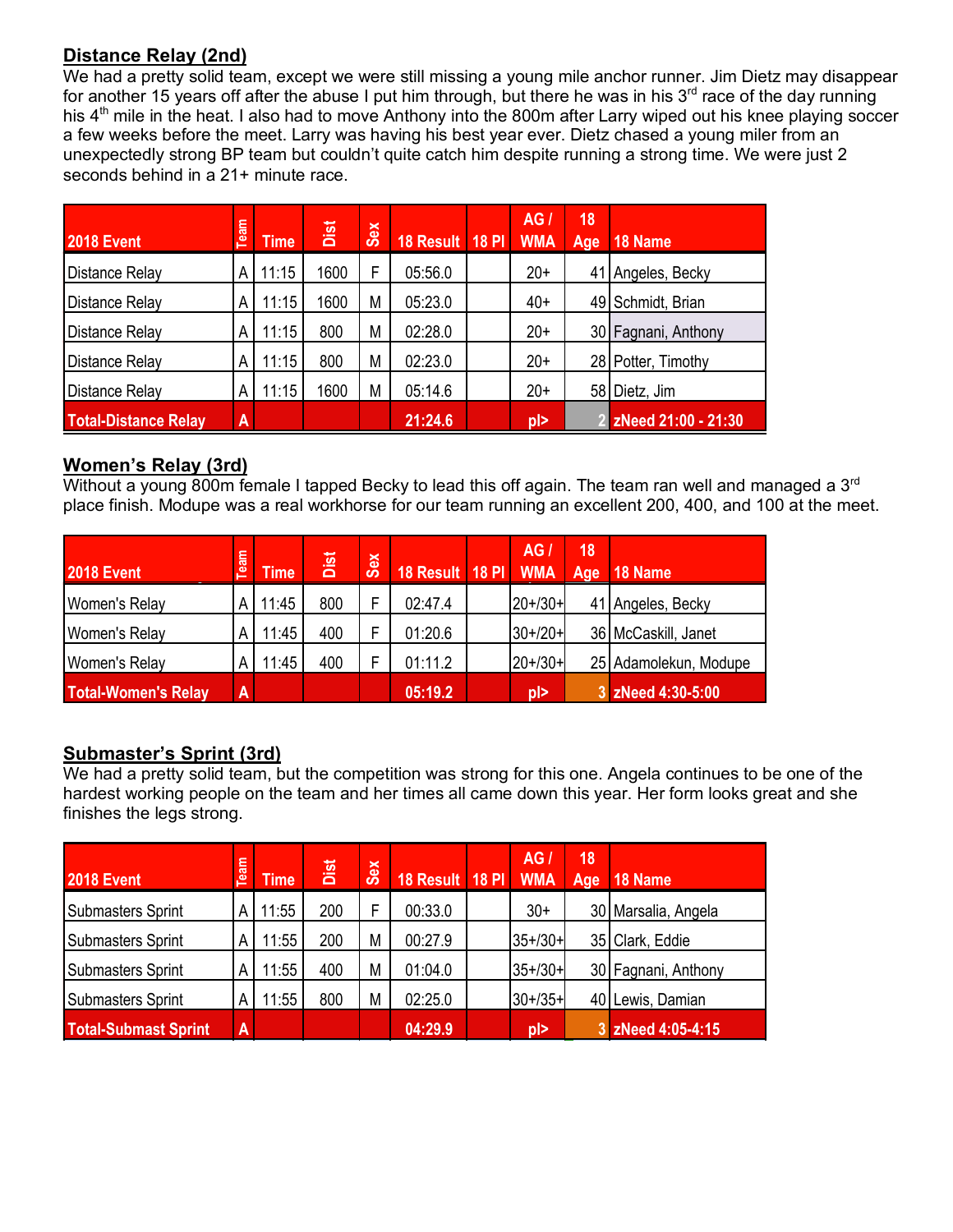# **Senior's Relay (1st)**

If we had more young people and a couple more of our Senior's had made it this year I would have been able to put together several Senior's Relay teams. We could have possibly taken 1<sup>st</sup>, 2<sup>nd</sup>, and 3<sup>rd</sup>. I did have a B team on paper, but after abusing Steve in that mile earlier I opted to not run the B team. We decided to just enter one strong team and they dominated. I was planning to run the opening leg until a week before the meet when Joe DeLaCruz broke a 12 year absence and showed up at time trials. He beat my time by 0.1 seconds and earned the leg. Then Joe earned the unexpected drama award right before the race. They lined up and the entire bottom plate on his track spiked fell off. A scramble ensured as he tried on various team members shoes like some bad Cinderella episode. Claude came sprinting toward me in the stands asking if I had my spikes. I thought he wanted me to run, but was relieved when he just wanted my shoes. The replacements were already fitted though – some hot pink shoes from Janet. They worked well as Joe opened up a lead and the team stretched it way out from there. Vonnie ran a very impressive 200m and David Cannon ran a great 600 as always. Captain Claude brought it home for the gold.

| # | <b>2018 Event</b>          | Team                    | <b>Time</b> | Dist | Sex | 18 Result   18 PI | <b>AG</b><br><b>WMA</b>  | 18<br>Age | 18 Name            |
|---|----------------------------|-------------------------|-------------|------|-----|-------------------|--------------------------|-----------|--------------------|
|   | Seniors Relay              | А                       | 12:25       | 400  | M   | 01:04.9           | $50+$                    |           | 58 De La Cruz, Joe |
|   | Seniors Relay              | Α                       | 12:25       | 200  | F   | 00:36.0           | $50+$                    |           | 56 Howard, Vonnie  |
|   | <b>Seniors Relay</b>       | Α                       | 12:25       | 600  | M   | 01:39.0           | $50+$                    |           | 54 Cannon, David   |
|   | Seniors Relay              | А                       | 12:25       | 400  | M   | 01:07.2           | $50+$                    |           | 53 Cirba, Claude   |
|   | <b>Total-Seniors Relay</b> | $\overline{\mathsf{A}}$ |             |      |     | 04:27.1           | $\vert \mathsf{D} \vert$ |           | zNeed 4:30         |

#### **4x100 (3nd)**

I wasn't sure we would have a team this year, but I decided to build one around one of our rookies. Jason Green has been on our mailing list for many years and finally decided to come out this year. He was a very strong 110m and 300m hurdler in high school. He lost some weight last year and showed up this year. He ran great this year and will probably be even a little stronger and faster next year. Modupe made her 100m debut and did well. Daniel, who was also long jumping and high jumping (as was Janet), sprinted over for a very good anchor sprint.

| # | <b>2018 Event</b>   | Team | <b>Time</b> | Dist | Sex | 18 Result 18 PI | AG <sub>1</sub><br><b>WMA</b> | 18<br>Age | 18 Name               |
|---|---------------------|------|-------------|------|-----|-----------------|-------------------------------|-----------|-----------------------|
|   | 4 x 100 Relay       | A    | 12:35       | 100  | F   | 16.7            | $35+$                         |           | 36 McCaskill, Janet   |
|   | 4 x 100 Relay       | Α    | 12:35       | 100  | F   | 13.7            | $20+$                         |           | 25 Adamolekun, Modupe |
|   | 4 x 100 Relay       | Α    | 12:35       | 100  | M   | 11.5            | $40+$                         | 41        | Green, Jason          |
|   | 4 x 100 Relay       | Α    | 12:35       | 100  | M   | 11.5            | $20+$                         |           | 25 Carlson, Daniel    |
|   | Total-4 x 100 Relay | A    |             |      |     | 53.4            | $\vert \mathsf{D} \vert$      |           | 3 zNeed 50.0          |

## **Pyramid Relay (3rd)**

This was one of the last events I was able to fill. I had to ask Anthony to run a 3<sup>rd</sup> event. Timothy bravely tried a 1200m a couple of weeks ago and he kept getting better. And Kris came out in the final weeks. Kris was battling a bad hamstring, but powered through. With Sara running another excellent 400m and Min running very well to bring it home they secured a  $3<sup>rd</sup>$  place finish.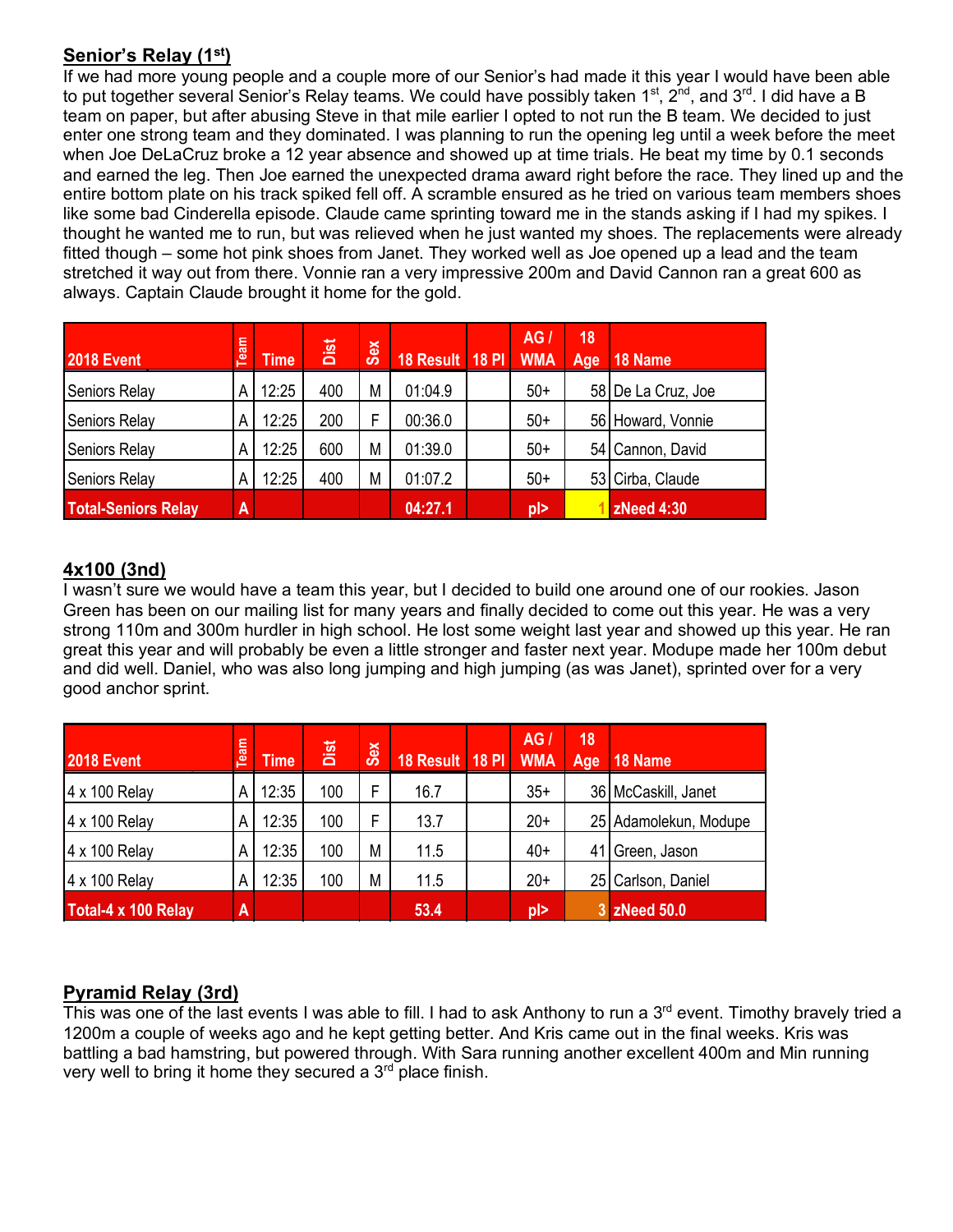| # | <b>2018 Event</b>          | Team                    | <b>Time</b> | Dist | Sex | 18 Result 18 PI | <b>AG</b><br><b>WMA</b> | 18<br>Age | 18 Name             |
|---|----------------------------|-------------------------|-------------|------|-----|-----------------|-------------------------|-----------|---------------------|
|   | <b>Pyramid Relay</b>       | A                       | 12:45       | 400  | F   | 01:10.7         | $20+$                   |           | 37 Harmsen, Sara    |
|   | <b>Pyramid Relay</b>       | A                       | 12:45       | 800  | M   | 02:30.0         | $20+$                   |           | 30 Fagnani, Anthony |
|   | <b>Pyramid Relay</b>       | A                       | 12:45       | 1200 | M   | 04:05.0         | $20+$                   |           | 28 Potter, Timothy  |
|   | <b>Pyramid Relay</b>       | A                       | 12:45       | 800  | M   | 02:32.0         | $20+$                   | 23 I      | Burney, Kris        |
|   | <b>Pyramid Relay</b>       | A                       | 12:45       | 400  | F   | 01:14.0         | $20+$                   |           | 36 Chu, Min         |
|   | <b>Total-Pyramid Relay</b> | $\overline{\mathsf{A}}$ |             |      |     | 11:31.7         | $p$  >                  | 3         | <b>zNeed 10:45</b>  |

#### **Master's Relay (1st and 2nd)**

Again, we are flush with older runners. Note that half of the two Master's team runners were over 50 – and one other is almost there. I gambled a little and put Damian on the anchor of the B team. Based on times, he should have been on the A team, but he's a total team player. Brian and Mitchel led the first lap (and Mitchel ran an excellent time). Gosia, making her 400m track debut ran great. David, on his 3<sup>rd</sup> race of the day was great as always and cruised to a solid win. But the excitement was unfolding behind him. BP and Shell were both ahead of our B team and their runners started battling in the first lap of their 800. Damian was quite a bit back. At about the 500m mark Damian rounded the turn and noticed both of them were starting to struggle. As they rounded the final turn at 700m both were struggling and Damian kicked in the sprint speed and passed both of them in the last 100m to propel the team from 4<sup>th</sup> to 2<sup>nd</sup>. Thanks to Damian for making my decision look good and for being such a great person.

| $\pm$ | <b>2018 Event</b>           | Team | <b>Time</b> | Dist | Sex | 18 Result | <b>18 PI</b> | AGI<br><b>WMA</b> | 18<br>Age | 18 Name           |
|-------|-----------------------------|------|-------------|------|-----|-----------|--------------|-------------------|-----------|-------------------|
|       | <b>Masters Relay</b>        | A    | 1:00        | 800  | M   | 02:25.0   |              | $40+$             |           | 49 Schmidt, Brian |
|       | <b>Masters Relay</b>        | А    | 1:00        | 400  | F   | 01:24.0   |              | $40+$             | 51        | Brothers, Gosia   |
|       | <b>Masters Relay</b>        | A    | 1:00        | 800  | M   | 02:25.0   |              | $40+$             |           | 54 Cannon, David  |
|       | <b>Total-Masters Relay</b>  | A    |             |      | ### | 06:14.0   |              |                   |           | zNeed 6:10-6:30   |
|       | <b>Masters Relay B</b>      | B    | 1:00        | 800  | M   | 02:35.6   | $40+$        | $40+$             | 40        | Fulce, Mitchel    |
|       | <b>Masters Relay B</b>      | B    | 1:00        | 400  | F   | 01:30.6   | $40+$        | $40+$             | 55        | Nagel, Heidi      |
|       | <b>Masters Relay B</b>      | B    | 1:00        | 800  | M   | 02:20.1   | $40+$        | $40+$             | 40        | Lewis, Damian     |
|       | <b>Total-Masters Rel -B</b> | B    |             |      |     | 06:26.3   |              | $p \ge$           |           |                   |

## **Sprint Relay (3rd)**

Wendy came out just a few weeks before the meet and frankly didn't look promising at first. But she kept coming back and her time kept getting better. 38 seconds to 37 seconds then down to 34 seconds on the final Saturday practice. And then she ran another one the same morning and got down even further. With her spikes and some race adrenaline she knocked off even more time. Andy and Adam were back and doing a great job again. Then Jason ran a blazing 200m leg and handed off to Eddie. Eddie's work schedule doesn't allow him to train with us, but he asks for workouts and does them – and it pays off.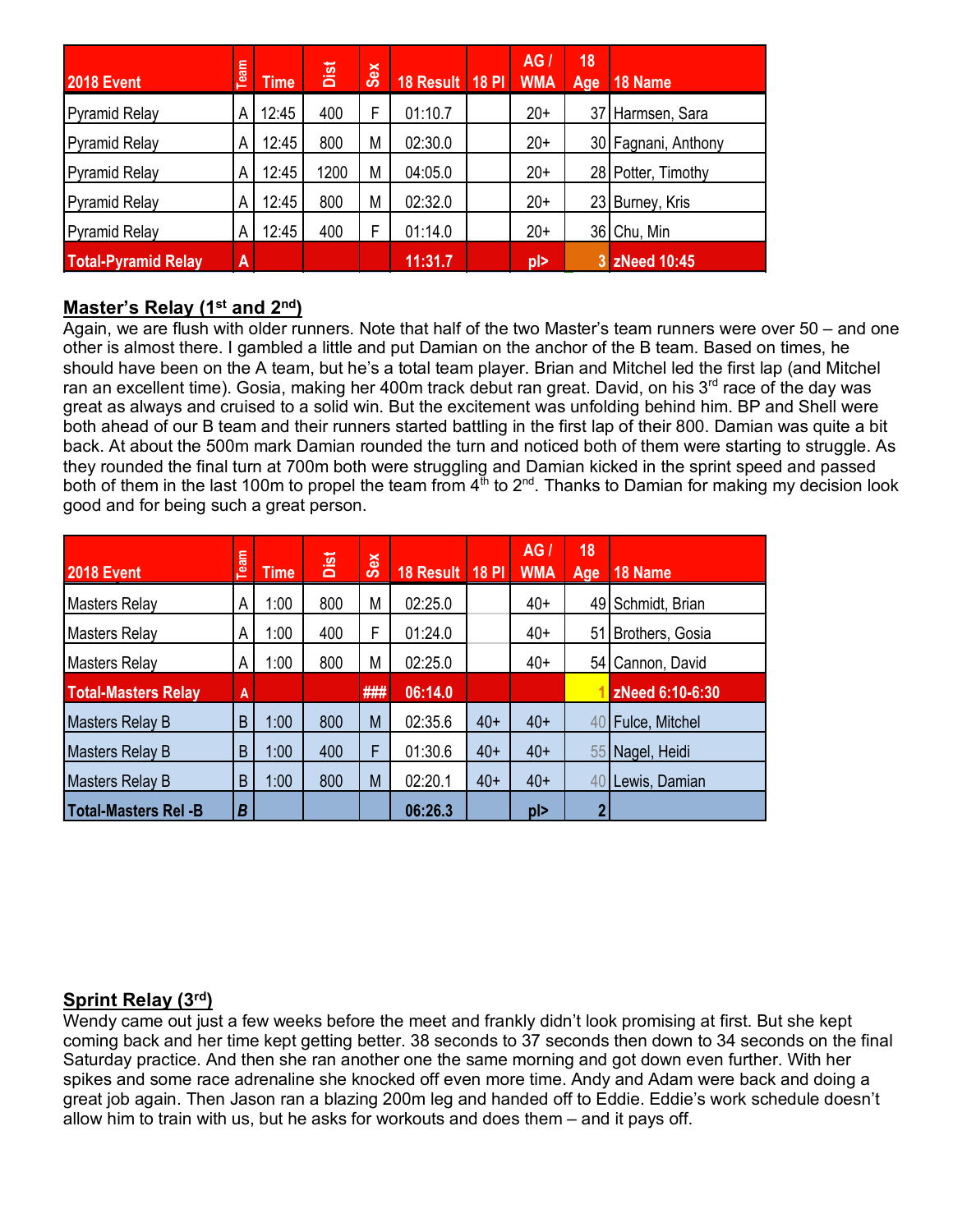| $\pm$ | <b>2018 Event</b>         | Team | <b>Time</b> | Dist | Sex | 18 Result 18 PI | AGI<br><b>WMA</b> | 18<br>Age | 18 Name             |
|-------|---------------------------|------|-------------|------|-----|-----------------|-------------------|-----------|---------------------|
|       | <b>Sprint Relay</b>       | A    | 1:15        | 200  | F   | 00:32.3         | $20+$             |           | 26 Arguijo, Wendy   |
|       | <b>Sprint Relay</b>       | А    | 1:15        | 200  | F   | 00:32.8         | $20+$             |           | 30 Marsalia, Angela |
|       | <b>Sprint Relay</b>       | А    | 1:15        | 400  | M   | 01:05.7         | $20+$             | 23        | Snawerdt, Andy      |
|       | <b>Sprint Relay</b>       | А    | 1:15        | 400  | M   | 00:58.7         | $20+$             | 23        | Daluga, Adam        |
|       | <b>Sprint Relay</b>       | А    | 1:15        | 200  | М   | 00:25.5         | $40+$             | 41        | Green, Jason        |
|       | <b>Sprint Relay</b>       | А    | 1:15        | 200  | M   | 00:26.0         | $20+$             | 35        | Clark, Eddie        |
|       | <b>Total-Sprint Relay</b> | A    |             |      |     | 04:01.0         | pl>               | 3         | <b>zNeed 3:34</b>   |

## **Jump Relay (2nd**)

The jumps are scored decathlon style (based on the world record for your age group). The team score is the best pair of combined high jump/long jump scores. David and Daniel came out to the team to jump – and jump they did. They are both primarily high jumpers, but they worked on their long jump and got their combined scores up. Together they added to 2676 points and a  $2^{nd}$  place win for the team. Janet came in from Tucson and jumped and ran for the team – enthusiastic as always (and she also provided the critical replacement shoes for Joe DeLaCruz.)

| $\pm$ | <b>2018 Event</b>       | Team | <b>Time</b> | Dist | Sex | 18 Result 18 PI |      | AGI<br><b>WMA</b> | 18<br>Age | 18 Name               |
|-------|-------------------------|------|-------------|------|-----|-----------------|------|-------------------|-----------|-----------------------|
|       | Jump Relay              | A    | 11:00       | LJ   | M/F | 16'7.5"         | 577  | Any               |           | 24 Shumate, David     |
|       | Jump Relay              | A    | 11:00       | LJ   | M/F | 18'2.5"         | 645  | Any               | 25        | Carlson, Daniel       |
|       | Jump Relay              | A    | 9:15        | LJ   | M/F | 12'1"           | 533  | Any               |           | 36   McCaskill, Janet |
|       | Jump Relay              | A    | 9:15        | HJ   | M/F | 6'0''           | 758  | Any               | 24        | Shumate, David        |
|       | Jump Relay              | A    | 9:15        | HJ   | M/F | 5'6''           | 695  | Any               | 25        | Carlson, Daniel       |
|       | Jump Relay              | A    | 11:00       | HJ   | M/F | 3'8''           | 579  | Any               |           | 36 McCaskill, Janet   |
|       | <b>Total-Jump Relay</b> | A    |             |      |     |                 | 2676 | $p$  >            |           | <b>ZNeed 3200</b>     |

## **Throw Relay (did not enter)**

Similar scoring to the jumps – decathlon style. We didn't have any throwers this year so we didn't enter this one.

# **Overall Results**

Each team drops their lowest 3 scores. We were fortunate to at least be able to enter 14 of 17 events to get all the points we could. When you look at the point totals below I can tell you that if we just had three (3) more people the results would have been vastly different. We probably would have won the meet. You just have to come out and try – work at it for a few months and you can contribute. Make a resolution to be there next year and help the team.

With our small team my pre-event projection was Exxon 174; BP 164; Shell 162; and TI 156. Shell was a little weaker this year. We overachieved, but BP had a much stronger team than last year and won.

# The final top scores this year were: BP 182; Exxon 176; TI 166, Shell 117; BHP 97.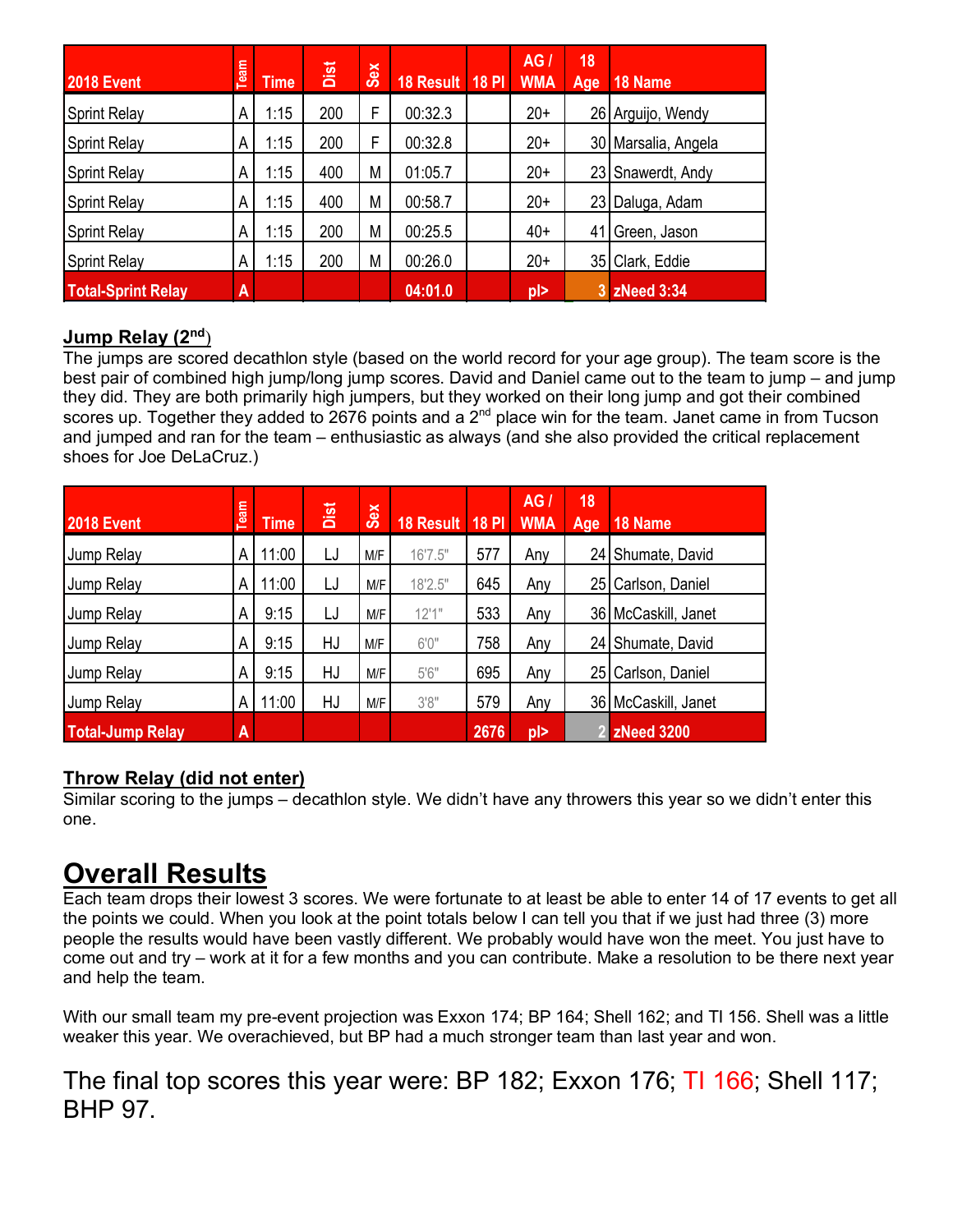|                              | <b>Place 2018</b>       |                |                |                |                |                |   |                | Points 2018    |                |           |                |                |  |  |
|------------------------------|-------------------------|----------------|----------------|----------------|----------------|----------------|---|----------------|----------------|----------------|-----------|----------------|----------------|--|--|
| <b>EVENT</b>                 | TI                      | Exxon          | Shell          | <b>BP</b>      | <b>BHP</b>     | Other          |   | <b>TI</b>      | Exxon          | Shell          | <b>BP</b> | <b>BHP</b>     | Other          |  |  |
| <b>3K Mens</b>               | $\mathbf{1}$            | $\overline{2}$ | $\overline{3}$ | $\overline{4}$ | 5              | X              | X | 15             | 12             | 10             | 8         | $\overline{7}$ | $\Omega$       |  |  |
| <b>3K Womens</b>             | $\overline{2}$          | $\overline{4}$ | $\overline{3}$ | $\mathbf{1}$   | 5 <sup>1</sup> | X              | x | 12             | 8              | 10             | 15        | $\overline{7}$ | $\mathbf{0}$   |  |  |
| <b>MENS MILE</b>             | x                       | $\mathbf{1}$   | x              | $\overline{2}$ | $\overline{3}$ | $\overline{4}$ | X | $\mathbf{0}$   | 15             | $\mathbf{0}$   | 12        | 10             | 8              |  |  |
| <b>SUB-MASTERS DISTANCE</b>  | $\mathbf{1}$            | $\overline{2}$ | $\overline{4}$ | 3              | 5 <sup>1</sup> | X              | x | 15             | 12             | 8              | 10        | $\overline{7}$ | $\overline{0}$ |  |  |
| <b>WOMEN'S 800M</b>          | X                       | $\overline{3}$ | 2 <sup>1</sup> | $\mathbf{1}$   | x              | $\overline{4}$ | X | $\mathbf{0}$   | 10             | 12             | 15        | $\overline{0}$ | 8              |  |  |
| <b>THREE-LAP SPRINT</b>      | $\overline{4}$          | $\mathbf{1}$   | $\overline{3}$ | $\overline{2}$ | 5              | 6              | x | 8              | 15             | 10             | 12        | $\overline{7}$ | 6              |  |  |
| <b>EXECUTIVE RELAY</b>       | $\overline{2}$          | $\mathbf{1}$   | x              | 3              | X              | X              | x | 12             | 15             | $\overline{0}$ | 10        | $\overline{0}$ | $\mathbf{0}$   |  |  |
| <b>DISTANCE RELAY</b>        | $\overline{2}$          | $\overline{3}$ | 5              | $\mathbf{1}$   | $\overline{4}$ | X              | x | 12             | 10             | $\overline{7}$ | 15        | 8              | $\mathbf{0}$   |  |  |
| <b>WOMEN'S RELAY</b>         | $\overline{3}$          | $\mathbf{1}$   | 4              | $\overline{2}$ | 5              | 6              | x | 10             | 15             | 8              | 12        | $\overline{7}$ | 6              |  |  |
| <b>SUB-MASTERS SPRINT</b>    | 3                       | $\overline{4}$ | $\mathbf{1}$   | $\overline{2}$ | 5              | X              | x | 10             | 8              | 15             | 12        | $\overline{7}$ | $\overline{0}$ |  |  |
| <b>SENIORS RELAY</b>         | $\mathbf{1}$            | 3              | x              | $\overline{2}$ | x              | X              | x | 15             | 10             | $\mathbf{0}$   | 12        | $\overline{0}$ | $\overline{0}$ |  |  |
| 4X100 METER RELAY            | $\overline{3}$          | $\overline{2}$ | x              | $\mathbf{1}$   | 5              | $\overline{4}$ | x | 10             | 12             | $\mathbf{0}$   | 15        | $\overline{7}$ | 8              |  |  |
| <b>PYRAMID</b>               | $\overline{3}$          | $\mathbf{1}$   | $\overline{4}$ | $\overline{2}$ | 5 <sup>1</sup> | 6              | X | 10             | 15             | 8              | 12        | 7              | 6              |  |  |
| <b>MASTERS RELAY</b>         | $\mathbf{1}$            | 5              | $\overline{3}$ | $\overline{4}$ | X              | 2 <sup>1</sup> | X | 15             | $\overline{7}$ | 10             | 8         | $\overline{0}$ | 12             |  |  |
| <b>SPRINT RELAY</b>          | $\overline{\mathbf{3}}$ | $\overline{2}$ | 5              | $\mathbf{1}$   | 6              | $\overline{4}$ | x | 10             | 12             | $\overline{7}$ | 15        | 6              | 8              |  |  |
| Jump Relay                   | $\overline{2}$          | $\mathbf{1}$   | 5              | $\mathsf{x}$   | $\overline{3}$ | $\overline{4}$ | X | 12             | 15             | $\overline{7}$ | $\Omega$  | 10             | 8              |  |  |
| <b>Throw Relay</b>           | x                       | $\overline{4}$ | 7 <sup>1</sup> | $\mathbf{1}$   | 5 <sup>1</sup> | 2 <sup>1</sup> | x | $\overline{0}$ | 8              | 5              | 15        | $\overline{7}$ | 12             |  |  |
| 17 team events >             |                         |                |                |                |                |                |   | 166            | 199            | 117            | 198       | 97             |                |  |  |
| 14 counted events (drop 3) > |                         |                |                |                |                |                |   | 166            | 176            | 117            | 182       | 97             |                |  |  |

# **Thanks**

Overall it was a great, competitive meet. Thank you to those who work behind the scenes – our co-captains Claude Cirba and Michael Reynolds, and equipment manager, and stinky uniform launderer, Mitchel Fulce. And big thanks to the timeless Coach Rio King who can turn anyone who wants to try into a valuable contributor. I love this team and what it represents – people selflessly working together for a common goal. You are improving your health and fitness too. And thanks to TI for proving us some funding to be able to attend the meet.

And next year we just need more people. Rio can coach you into shape and we can optimize the placement of everyone. Let's go win back the team title in 2019.

Go TI,

Paul Westbrook (matrix maker, data manager, webmaster, coach, and captain emeritus)